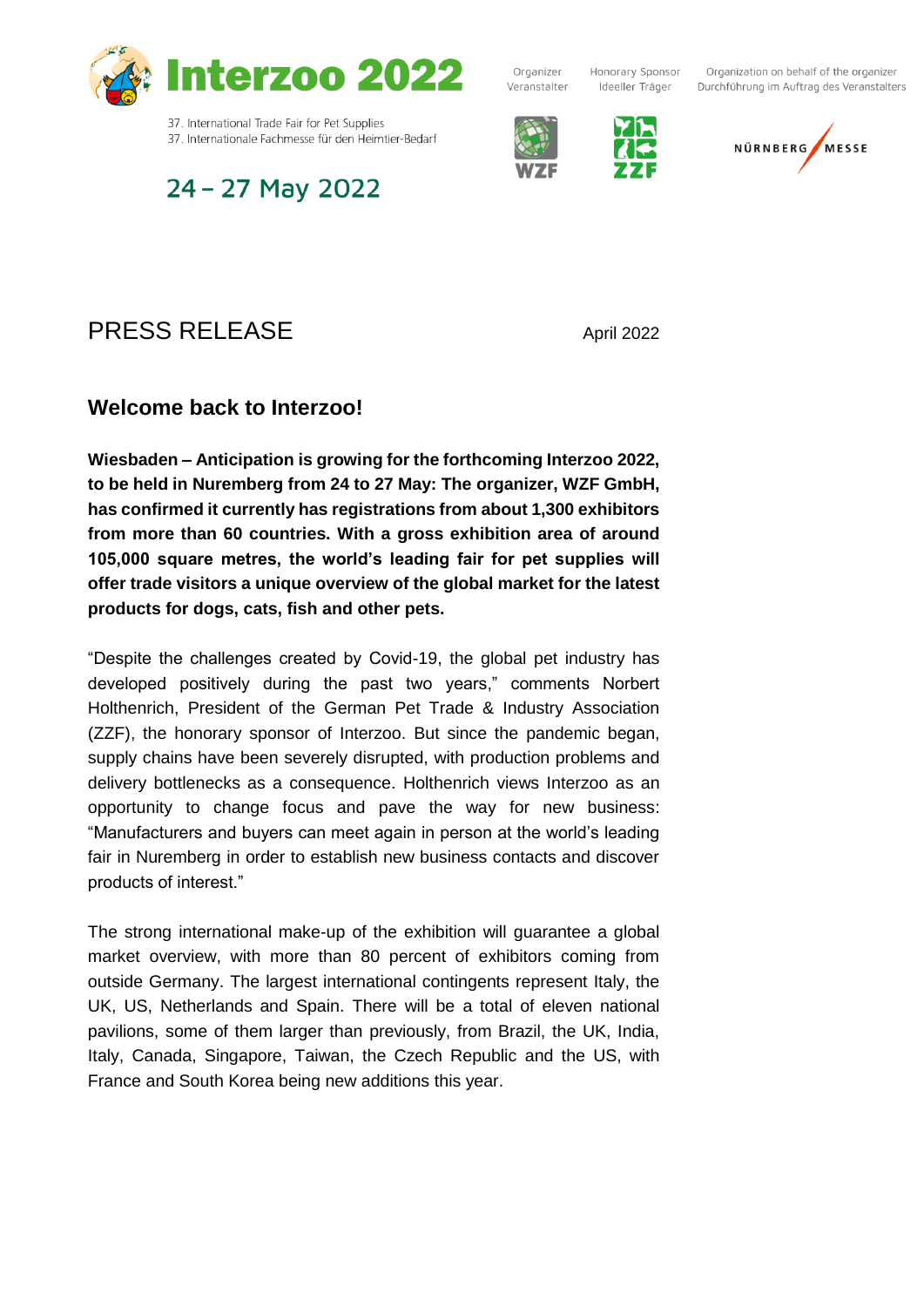

Organizer Veranstalter

Honorary Sponsor Organization on behalf of the organizer Ideeller Träger Durchführung im Auftrag des Veranstalters



NÜRNBERG MESSE

24 - 27 May 2022

37. Internationale Fachmesse für den Heimtier-Bedarf

WZF has recorded growth in registrations for stand space from a number of countries in Europe, such as Turkey (+114%) and Spain (+15%), with about 60 exhibitors each. There is also stronger demand from outside Europe, such as South Korea (+33 %) and India (+22%) with well over 20 and 40 exhibitors respectively.

### **Segment breakdown**

As in the past, items for dogs and cats make up the largest share of the products on offer (47%), followed by small animals and rodents (10%), then pet birds and aquariums (8% each). The range of supplementary items for the speciality pet retail sector accounts for 6 percent, as does petfood technology. Items for garden animals represent 5 percent, with smaller shares for other segments such as subject-area literature, shop fittings and packaging.

### **Strong international visitor numbers expected**

With the lifting of travel restrictions and the proven hygiene strategy in place, Dr Rowena Arzt, Director Exhibitions for WZF GmbH, also expects strong international visitor numbers: "At previous Interzoo events, more than a quarter of the visitors came from Germany and three-quarters from other countries – about 42 percent from other parts of Europe and a little over 30 percent from outside Europe. We expect the structure will be similar at Interzoo 2022, with fewer visitors from some eastern European and Asian countries in view of the situation there. This does not affect the importance of Interzoo as the world's leading fair in this sector, and it continues to offer many opportunities for international contacts, interaction and business."

# **Connecting with the new Interzoo app**

The new Interzoo app is now available to provide a link between the digital and physical worlds and offer a convenient overview. It is available for immediate download from the usual app stores for Apple and Android platforms to help participants prepare for their attendance at the fair. The app offers visitors the key information on exhibitors, products and brands, an interactive floor plan, and a personal fair planner. Another practical function is the "Ticket Wallet", in which visitors can store their entrance tickets and other documents as appropriate. Digital contact management, a popular feature at Interzoo.digital, is also available via the app: Visitors can network with other visitors or exhibitors, make appointments or swap business cards digitally. The ability to simply scan in QR codes from name tags makes this last function easier.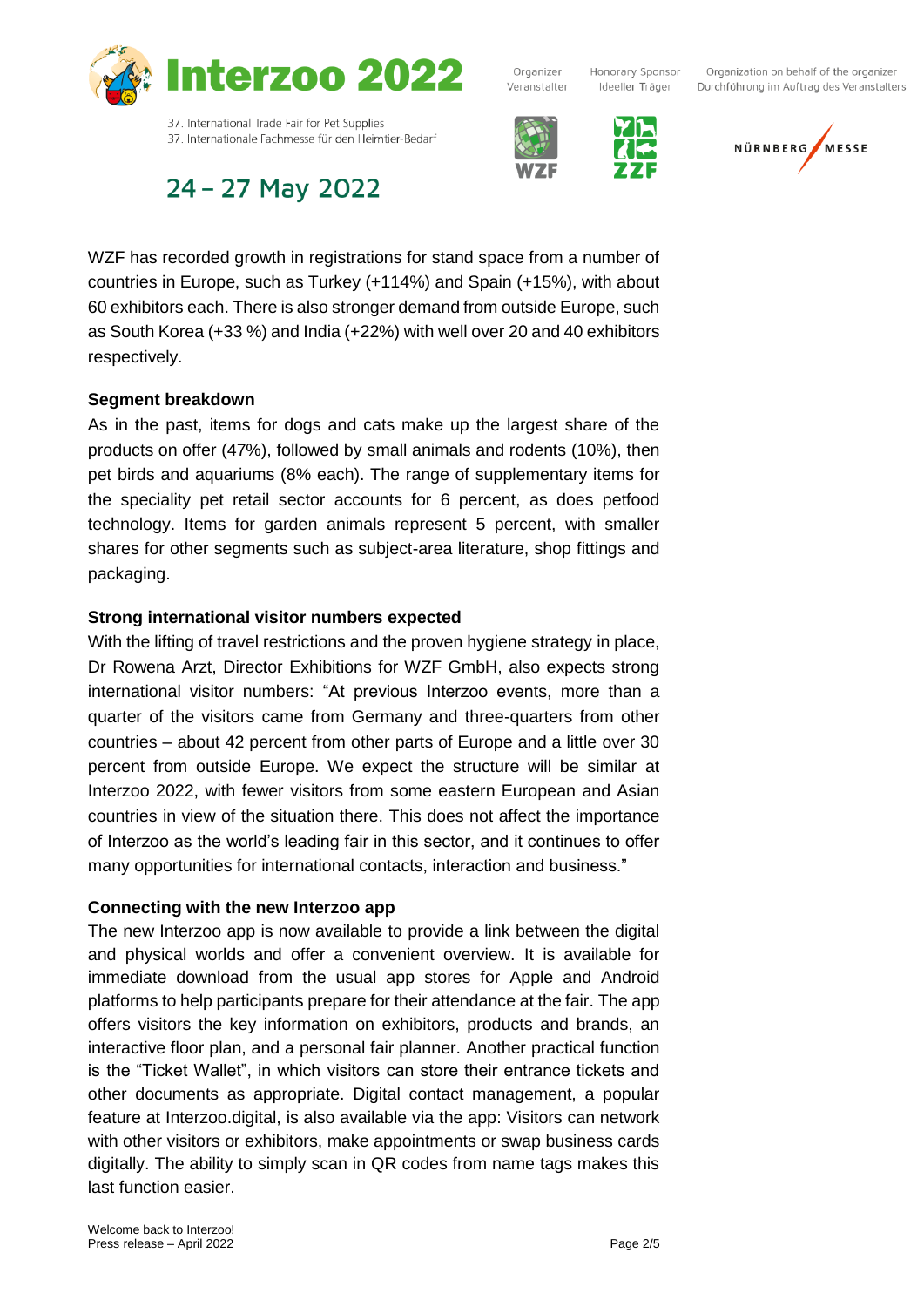

# 24 - 27 May 2022



Organizer



Honorary Sponsor

Ideeller Träger

Organization on behalf of the organizer Durchführung im Auftrag des Veranstalters



#### **Supporting programme provides insights and stimuli**

In addition to the wide-ranging products and services on offer from the exhibitors, the accompanying supporting programme comes with further benefits for the participants. For example, just the day before the actual fair begins, a whole-day conference is being held on 23 May in the form of Petfood Forum Europe, where experts will speak on the latest trends, research and innovations on the petfood market in Europe. The conference, being held in collaboration with WATT Global Media, provides an opportunity for interaction and networking. A separate event page is available for registration: [www.petfoodforumevents.com/europe](http://www.petfoodforumevents.com/europe)

Further highlights on the supporting programme will follow the opening of the exhibition halls on Tuesday 24 May, with five Interzoo Country Sessions discussing trends and market data in western Europe, Brazil, Scandinavia, China and the US. The Interzoo Sustainability Session emphasises the importance of sustainability in the pet industry. Trends and developments will be illustrated and considered in greater depth with the aid of best-practice examples. The session will start with a presentation by the Sustainable Transformation Lab of the Antwerp Management School (AMS), which will share the results of the latest Interzoo sustainability study and provide an overview of the current situation in the pet industry. Examples from the industry will be shown, along with tips as to how businesses can make an even greater commitment to sustainability. Plans are also in progress for a Petfluencer session, contributions on aquarium products and start-up presentations. Each session is followed by an opportunity for participants to interact on the theme in question and expand their own networks.

The world's leading fair is also the meeting place for international industry organizations. Interzoo will also be the umbrella event for this year's International Pet Associations (IPAC) Summit and the annual meeting of the European Pet Organization (EPO) and Ornamental Fish International (OFI).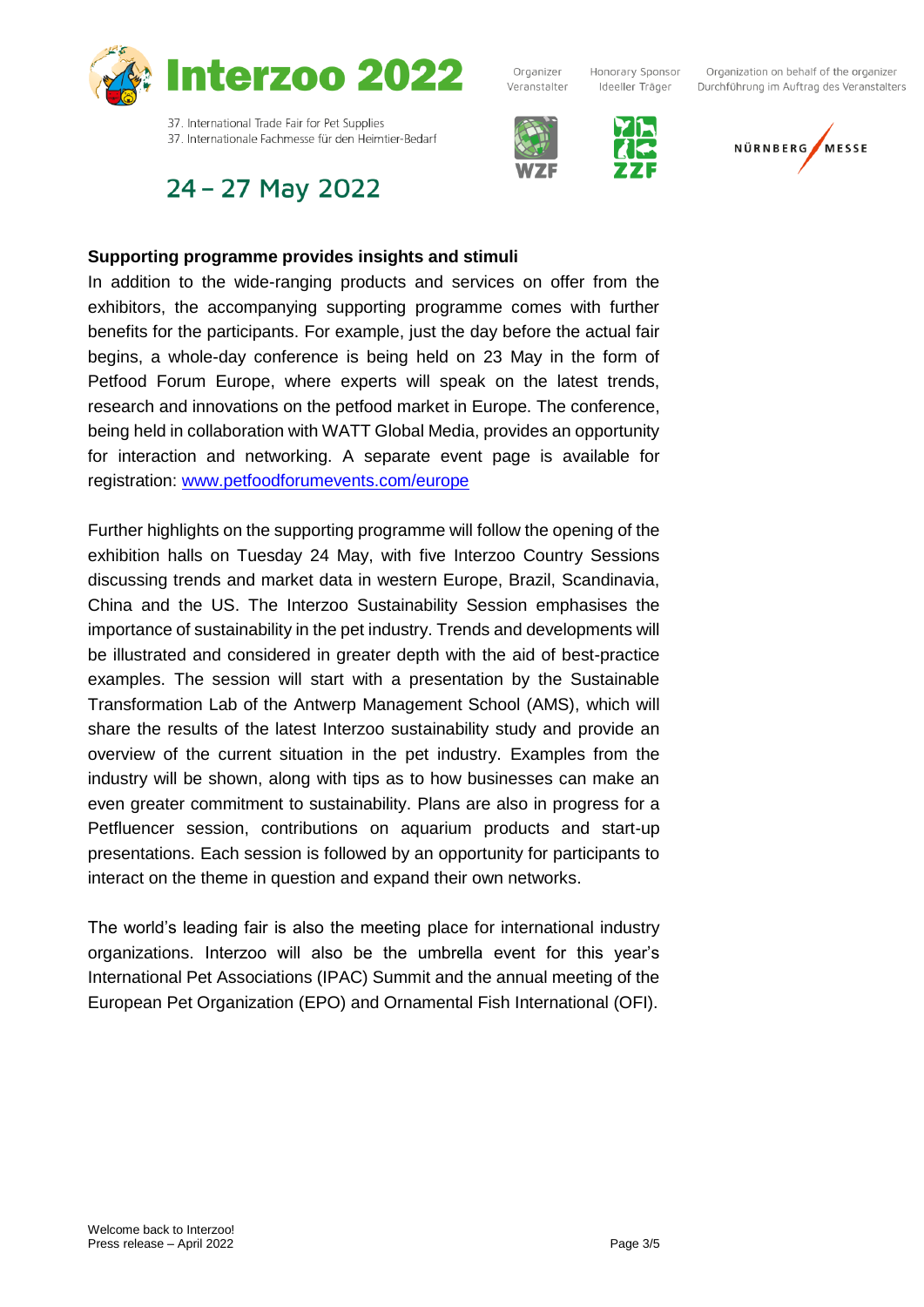

Organizer Veranstalter

Honorary Sponsor Ideeller Träger

Organization on behalf of the organizer Durchführung im Auftrag des Veranstalters





37. Internationale Fachmesse für den Heimtier-Bedarf

# 24 - 27 May 2022

To make it possible to experience every aspect of the world's leading fair, selected presentations will be made available on demand following the event as part of the Interzoo Academy [\(www.interzoo-academy.com\)](http://www.interzoo-academy.com/). Information on the ever-expanding supporting programme can be found online at [www.interzoo.com/en/events.](http://www.interzoo.com/en/events)

### **ZZF: Contact for industry professionals**

WZF GmbH and the German Pet Trade & Industry Association (ZZF), as the organizer and honorary sponsor of Interzoo, respectively, are also represented with a stand in Hall 4. As a contact for the German pet industry and an agent and lobbyist for political matters, the Association will present its services for members, those in the area of training and professional development and also information on the pet market. This stand is also the place to go for any questions on sustainability in the pet industry, aquarium products and trends in pet care.

Interzoo also offers an opportunity to celebrate at the end of a long day at the fair: Some exhibitors will host receptions at their stands starting at 18:00 on Wednesday 25 May, and then the Interzoo Party will be held on Thursday 26 May. With an opportunity to eat together and enjoy cocktails and live music from 18:00, the theme will be "Welcome back!"

For all press releases, photos and videos, see the Newsroom at: **www.interzoo.com/en/news**

All services for journalists and media representatives are available at: **www.interzoo.com/press**

#### **Interzoo press contact**

Dr Anja Wagner (PR Manager Interzoo) T +49 6 11 44 75 53-17

Antje Schreiber (Head of Communication WZF/ZZF) T +49 6 11 44 75 53-14 **presse@zzf.de**